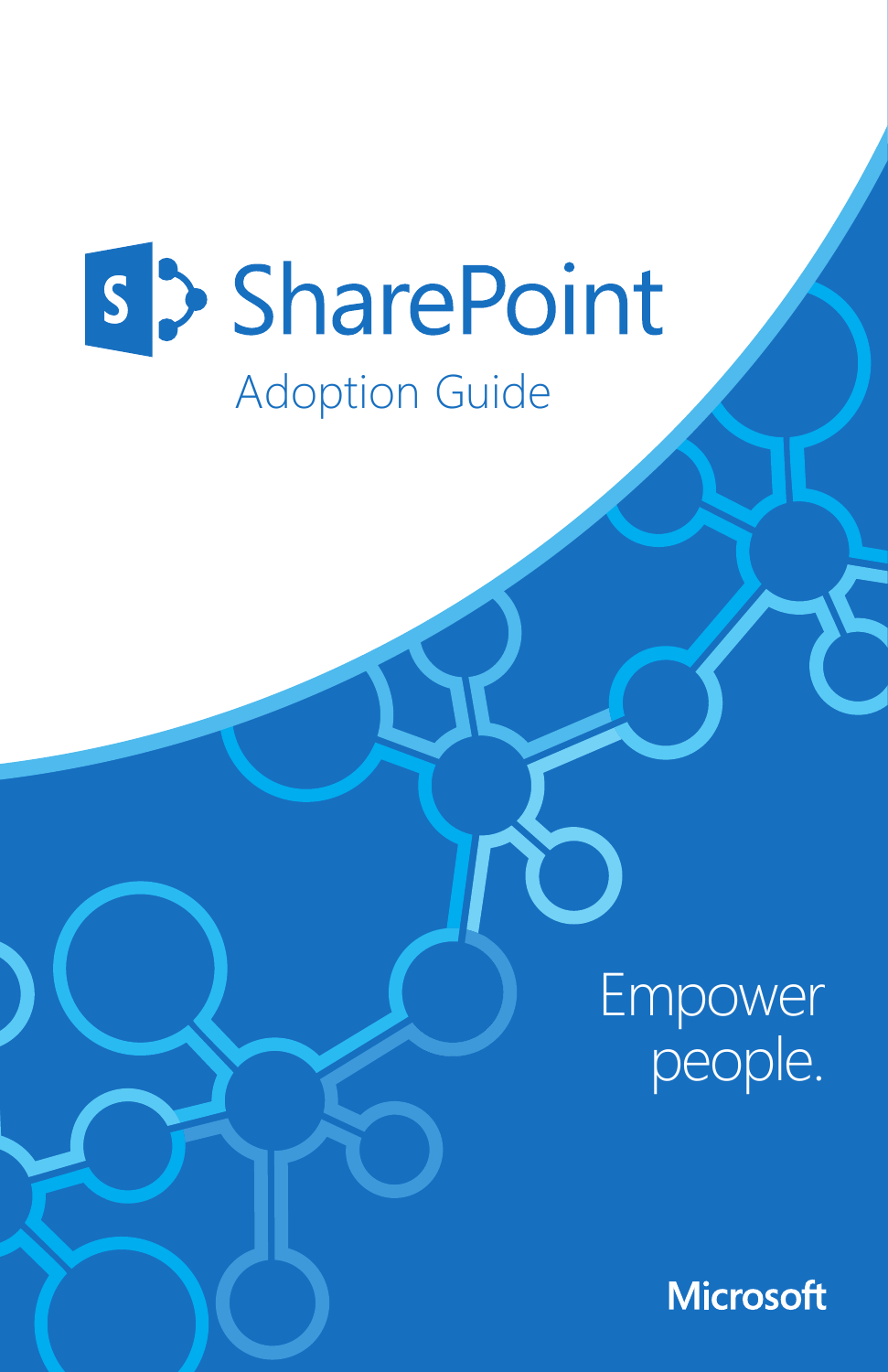#### *Microsoft Corporation August 2013*

**Applies to:** Office 365 | SharePoint 2013 | SharePoint Online

**Summary:** Adoption of new technologies at work, like SharePoint, won't happen all at once. In this book, learn how to craft an effective plan, aligned with business goals, that will demonstrate how SharePoint will benefit business people personally, how it will make their job easier, and how it will address the pain points they experience at work. By taking a planned, phased approach, you can ensure successful adoption by using the best practices obtained by the SharePoint User Adoption Research from Microsoft, and from customers and partners who are successful at driving SharePoint adoption.

#### ©2013 Microsoft Corporation. All rights reserved.

This document is provided "as-is." Information and views expressed in this document, including URL and other Internet Web site references, may change without notice. You bear the risk of using it.

This document does not provide you with any legal rights to any intellectual property in any Microsoft product. You may copy and use this document for your internal, reference purposes.

# Preface

People are continually changing the way they connect with each other in their personal and professional lives. Within the world of work, people's expectations of how they should be able to collaborate to get things done are in a state of continual evolution, accelerated by the consumerization of IT.

SharePoint and Yammer offer your organization a new way of getting work done – a way of being more connected, collaborative and structured in how your people communicate in their day to day work. But it can only be that if you take the people in your organization on that journey with you. When you do, the value of effective communication to the bottom line becomes very clear.

The Yammer Customer Success team has been very excited to contribute our experiences of working with customers on their journey through enterprise social to this guide. We hope you like it, use it and share it with the people in your organization. The approach is one of engaging people in what is possible and helping them achieve it, so it applies to whatever you're trying to achieve with SharePoint.

Change the way you work, because the way you work impacts the work you do.

**Mike Grafham**,

Yammer Customer Success Manager Director, Microsoft Corporation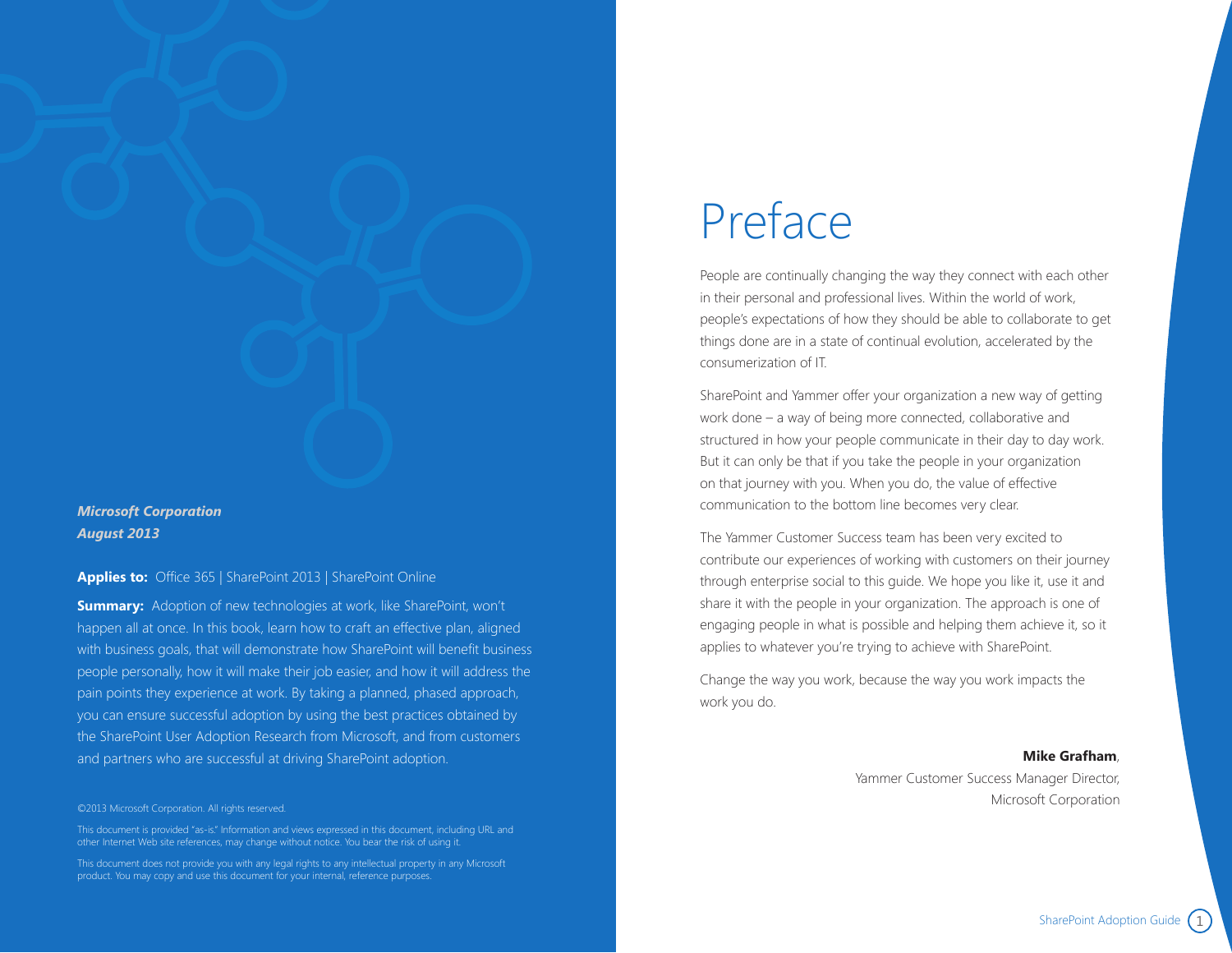# Contents

| Preface <b>Executive Contract of the Contract of Texas and Security Contract of the Contract of Texas and Security</b>                                                                                                               |     |
|--------------------------------------------------------------------------------------------------------------------------------------------------------------------------------------------------------------------------------------|-----|
| <u>Introduction and the second second second second second second second second second second second second second</u>                                                                                                               |     |
| <b>Getting Started Contract of the Contract of the Contract of the Contract of the Contract of the Contract of the Contract of the Contract of the Contract of the Contract of the Contract of the Contract of the Contract of t</b> |     |
|                                                                                                                                                                                                                                      |     |
| Simplify. Start Small. Stay Focused.                                                                                                                                                                                                 | 6   |
|                                                                                                                                                                                                                                      |     |
| Execute <b>Execute Execute Execute Execute Execute Execute Execute EXECUTE</b>                                                                                                                                                       | 10  |
|                                                                                                                                                                                                                                      | 10  |
| Enable Technology                                                                                                                                                                                                                    | 16  |
| Measure Success and Expand <b>Expand Measure Success</b> and Expand                                                                                                                                                                  |     |
| <b>Conclusion</b>                                                                                                                                                                                                                    | 21  |
| <b>References</b>                                                                                                                                                                                                                    | 22  |
| Additional resources <b>Additional Resources</b>                                                                                                                                                                                     | -22 |
| <b>Adoption Checklist</b>                                                                                                                                                                                                            | 23  |
| About the Authors <b>Access 2018</b>                                                                                                                                                                                                 | -24 |



# Introduction

In today's fast-changing world, employees are expecting the same experiences at work as they are used to in their personal lives. The result is the consumerization of IT, and a dramatic shift in the way that IT departments operate.

In the past few years, we've seen building pressure on IT to accelerate the rhythm of innovation while keeping costs low. IT responsibilities have evolved from simply deploying and maintaining various tools, platforms and infrastructures, to managing and maintaining a plethora of devices and enabling the business to succeed by delivering solutions that people need and want to do their job.

Perhaps paradoxically, IT departments are more critical than ever before—a fact not always recognized by employees. Often, this is simply due to incorrect perceptions about the technologies provided by IT. People wonder about a technology's purpose, why it is critical to their job, and ultimately why they should care. As IT, how do you communicate that the solution you've put together is critical for people to succeed and achieve their goals? How do you explain how this is going to make their lives easier? And how do you ensure that people take full advantage of the solutions you provide?

If we look at how technology has changed the way we share, communicate, and interact with each other in our personal lives, it's obvious that technology can also have a positive impact on the way we work together. People recognize this and are actually expecting things like collaborative tools, social networks, instant messaging, video calls, and seamless sharing experiences at work. However, it is much more challenging to drive technology adoption in the workplace than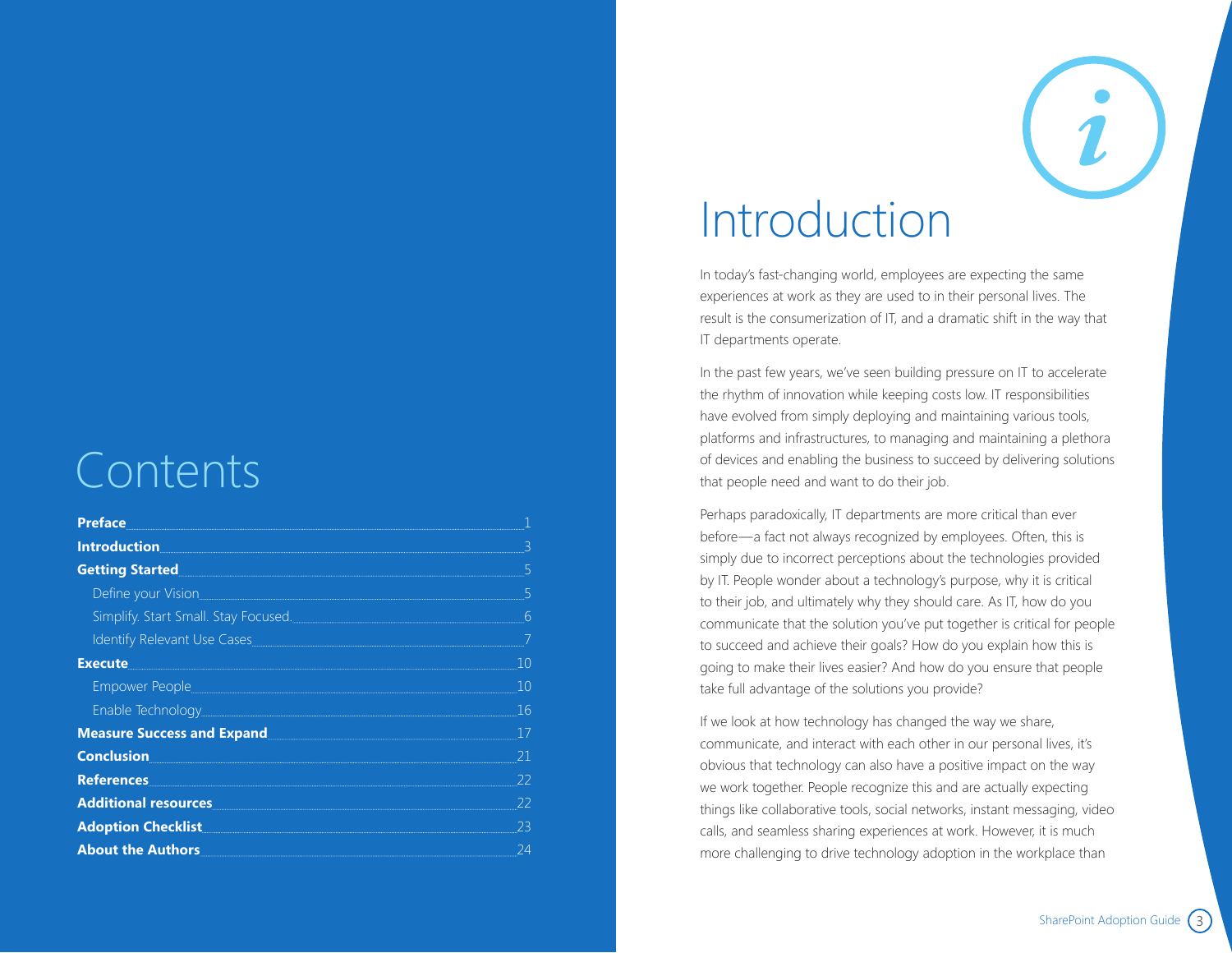in the consumer space, because ultimately that might mean changing how people work. Change is hard, even if the end result is a more connected, efficient and productive workplace.

So what's the best way to successfully drive adoption of your technology deployments, specifically SharePoint, in the workplace? At Microsoft, we want you to make the most of your investment. We have designed the new SharePoint by putting people at the center of the experience. SharePoint is the place where people can go to share, discover, and organize information—while IT can be confident in their ability to protect and organize intellectual property and assets while simultaneously keeping the costs low.

From January to April 2013, we conducted research focused on SharePoint adoption to better understand how SharePoint is evolving within organizations, how people are introduced to SharePoint, and any blockers and drivers to adoption that might exist. We conducted focus groups with IT Professionals and business users, interviewed people from organizations that successfully drove adoption, and surveyed nearly 800 business users across the US, Japan, and Germany.

We found that, until now, the majority of people (52%) were introduced to SharePoint via an organizational mandate, often led by IT, without any training or communication plan to drive internal adoption—an approach that generally leads to adoption failure and disappointing results.<sup>1</sup>

Organizations that successfully drove adoption, on the other hand, had their IT departments heavily engaged with the business to educate them and help kick-start organic adoption within teams, departments, and ultimately the entire organization.

In this paper, we want to focus on how you can enable organic adoption within your organization. We will share some of the effective tactics we identified from successful customers, experienced partners, and the adoption research that you can leverage within your own organization—as well as the resources that we have put together to help you get started.

# Getting Started

To achieve successful SharePoint adoption, you'll want to focus on three key items: defining your vision, starting small and focused, and identifying the key business use cases within your organization.

### Define your Vision.

Before rolling out SharePoint, take a step back and think about why you acquired SharePoint in the first place. Was it part of a specific technical requirement, as part of the IT upgrade cycle, or did you hear specific needs from the business that can be addressed with SharePoint? Identify that key deployment driver, be it working better together by breaking down organizational silos, or meeting compliance requirements by better managing your company assets.

If your primary goal is SharePoint adoption, you need to get everyone in the organization on the same page and have a clear understanding of the value that SharePoint brings to the group and how to effectively take advantage of it. Your vision should inspire people. It should allow everyone to recognize that it brings a lot of great benefits not only to the organization, but to individuals as well. As such, sharing your motivation, along with how you plan to get there, will be crucial for your success.

When defining your vision, always start by involving key stakeholders and business sponsors. This will help you to: ensure that your approach is aligned with the top priorities of the business, get executive support for your project, and support the idea of SharePoint being a critical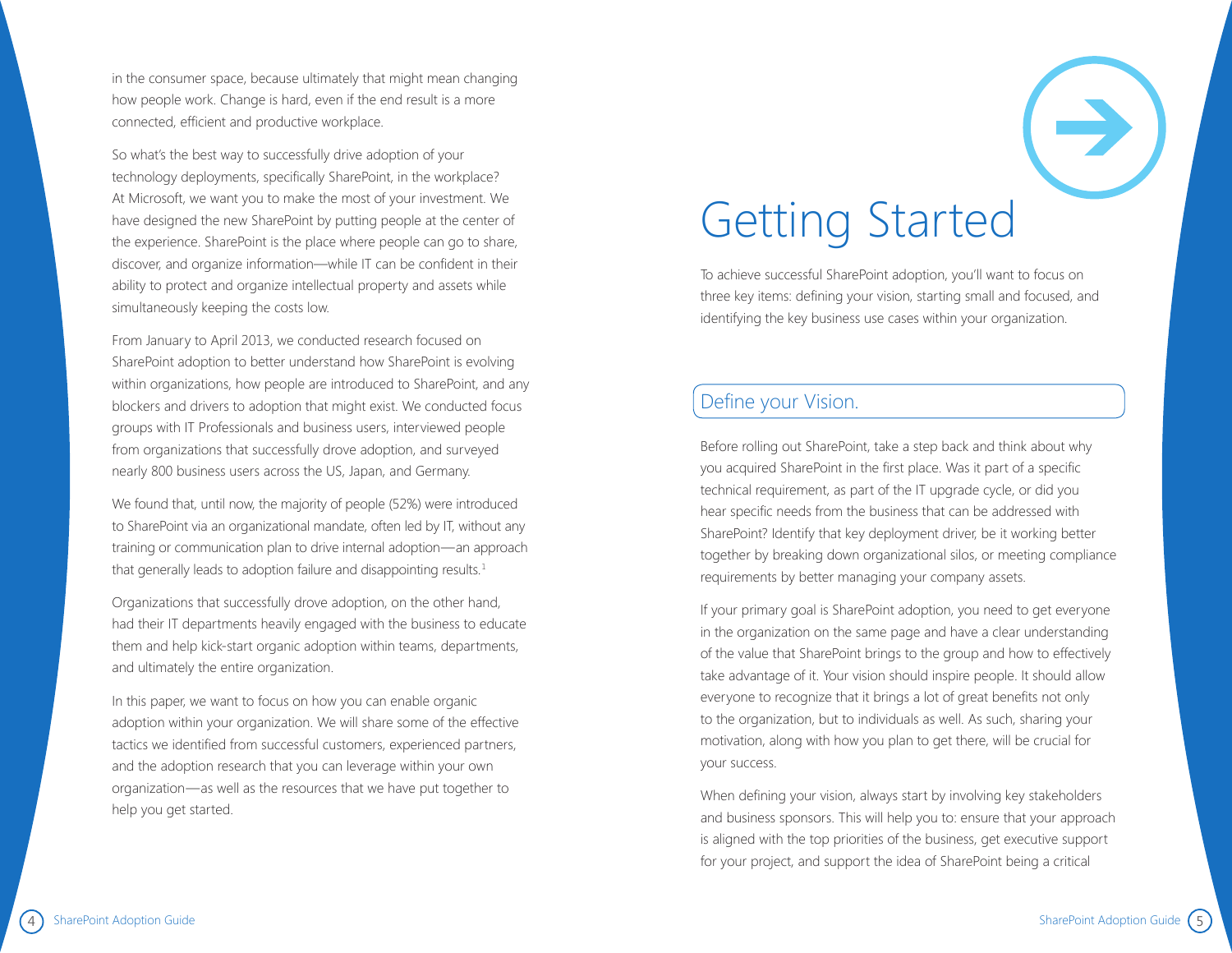solution for the business. As part of this process, identify the key business drivers and existing organizational needs. Next, consider how SharePoint can be instrumental in meeting these needs by changing how people work together within the organization—with customers, partners, or by connecting SharePoint with key line-of-business systems that matter to the business.

The goal of your vision is to clarify and simplify what business goals you want to accomplish in a defined timeframe. This will positively impact how you will utilize SharePoint within your organization and keep everyone focused on business priorities.

### *The new way to work together.*

The easiest way to get started is to think about SharePoint as "the new way to work together". Think about this, and how this applies within your organization, how it can help people solve the daily challenges they are facing when it comes to getting things done together: sharing ideas, information, planning, creating, producing, improving customers and partners satisfaction, selling, or dealing with business processes every day.

### Simplify. Start Small. Stay Focused.

SharePoint can help people in many ways: be it sharing content and ideas, discovering information, getting organized, streamlining business processes, or connecting to line of business systems—SharePoint can enable a number of critical business solutions.

A key challenge is that, from an end-user perspective, SharePoint can do so many things that it can be difficult for people to get their heads around it. Although the majority consider SharePoint valuable to their department, it's often hard for people to realize the full potential of a solution and how it can help them achieve business goals. While 32% cite "organizational policy" as the reason for not using SharePoint for particular tasks, almost the same proportion simply didn't know they could perform the task in SharePoint, or didn't know how to start. 1

In order to be successful, you need to get things right at the beginning. You need to simplify, and start small, so that SharePoint doesn't become overwhelming for non-technical people. Although you will find that simplifying will take more time to kick-off your project, it will save lots of time in terms of support, and avoid confusion in the long term. You need to plan for a phased approach, where over time your user base will expand, and where you will add more use cases to unlock the full value of SharePoint within your organization. Keep in mind that in order to maximize your chances, you need to start small and expand later. We will talk later about the right balance between closed pilots and organic growth to ensure that users own their SharePoint experience.

You will need to focus on the most appealing scenarios for business users, and target the right teams.

A good place to start is storing and sharing documents. Right now, many people are still relying on email to store and share documents, losing hours of productivity tracking changes and versions that spread over time. Showing people how they can use SharePoint to store and share information while maintaining a reliable, sharable, single version of the truth could produce a powerful first impression. Don't underestimate the power of starting with a simple usage scenario such as this.

When picking the right teams to start with, look for those that face a business challenge that can be solved by SharePoint, and that contain a mix of influencers and skeptics that can simultaneously drive excitement and overcome doubt.

### Identify Relevant Use Cases.

You will need to engage with representatives from various business units to identify relevant use cases and business issues to solve. An effective way to do this is to review existing pain points that they have.

You need to choose and prioritize the use cases that are important but also have a high likelihood of success if solved properly; you need to choose a problem that represents "low hanging fruit" if at all possible.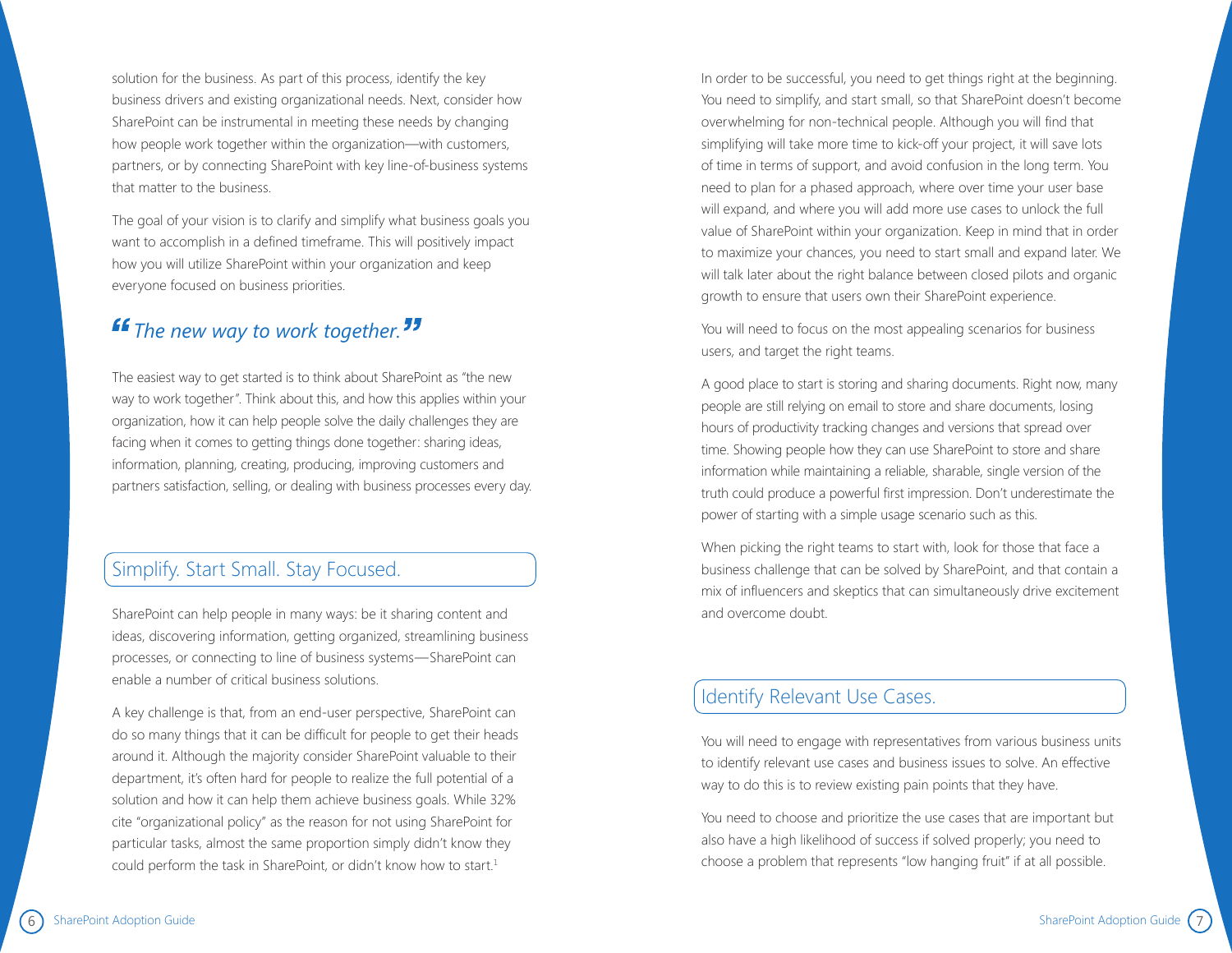As part of the adoption research, we identified the top use cases being addressed with SharePoint by organizations today, either at an enterprise-wide or departmental-level.

For example, some specific business needs that appear to be universal across all organizations and people include:

#### **Store, sync, and share your content**

*A lawyer is composing a document and needs to receive feedback, comments and suggestions from various stakeholders in order to complete the deliverable for the client. He uses SharePoint as the one central location (1) to confidentially store the document and (2) to invite others to securely share comments, make edits, and add supplementary information.*

*Prior to using SharePoint, the attorney would be required to email several versions of the same document back and forth. As the document might likely be offline, there would often be delays in receiving comments from certain people as well as uncertainty around which document was the latest version or who had made which change. Now, SharePoint makes document sharing and collaborating more productive, more streamlined, and more accurate.* 

#### **Keep your projects on track**

*An international car manufacturing company uses SharePoint for the combined purpose of collaborating on documents and information in order to streamline projects. They have many projects in the year, with multiple teams working on similar deliverables, and they use SharePoint to make sure everyone is on the same page with regard to project status, project communication, and collateral that is needed for internal purposes or for external marketing.* 

*With SharePoint, having several projects underway at the same time is no longer a cumbersome endeavor. Because project materials can be better sorted within SharePoint, multiple projects with multiple teams/members can be managed more efficiently.* 

#### **Find what you need**

*A property management firm wanted to enable their employees to better find the right information or person within the organization.*

*Prior to using SharePoint, a person would have to email a group (or the entire company!) to see if anyone had the particular information; if not, they would try to locate the information in question by trial and error. Within SharePoint, the firm set up a profile-based search function that enables the scouring of profiles to bring forward the most relevant information.* 

We've provided some common scenarios here; keep in mind that your specific scenario will depend on your organization. When engaging with business users to help them identify how to best use SharePoint, always approach it from their perspective. What pain points do they have to deal with regularly? Do they have manual activities that can be automated? How about saving time?

To help you get started, we selected a few of the most compelling use cases in the ["Discover SharePoint" booklet](http://aka.ms/spuc). Browse the booklet to find more examples and find the use cases that are the most applicable to your business users.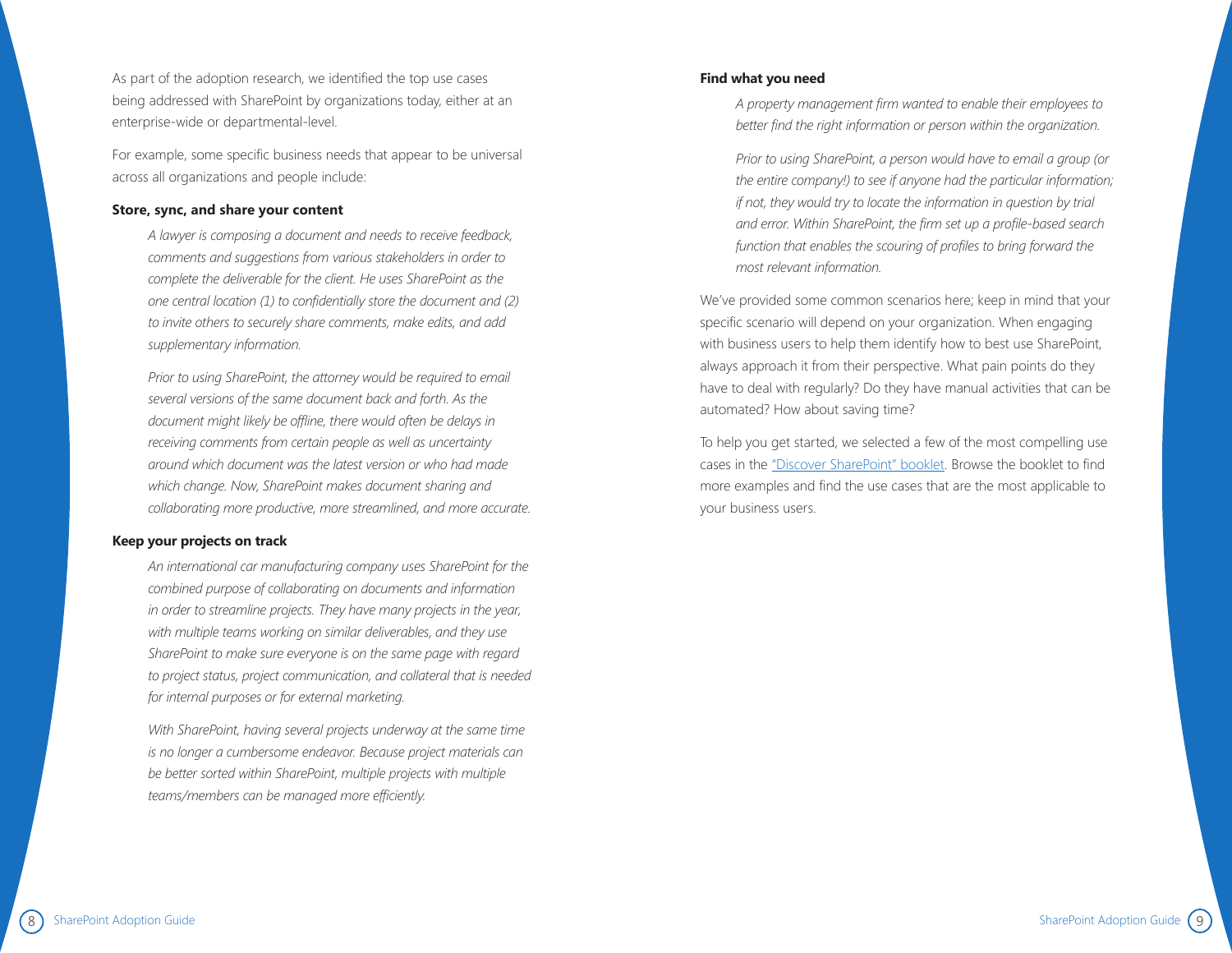# Execute

At this point, you should have selected a few use cases and a group of people to start with. Next, we need to ensure users are empowered to make things happen.

### Empower People.

#### **Engage Leadership**

### *Leadership adoption is imperative to success, especially around organizations that still haven't experienced that culture change.* <sup>1</sup>

For any enterprise-wide initiative to be successful, having executive support and sponsorship is necessary. Without it, it's often an uphill battle to drive SharePoint adoption. You will need to engage leadership and identify your executive sponsors. An effective way to involve leadership is to speak their language and demonstrate the business value of SharePoint to the organization. While better collaboration with SharePoint is a great benefit, what does that mean in dollars and cents? With tight budgets these days, how organizations spend their money is put under a microscope. That's why it is important for any decision maker to be fully aware of the business benefits SharePoint can bring to an organization in terms of productivity, risks management, and costs reduction. Visit http://[SharePoint.com](http://SharePoint.com) to find out more about SharePoint Business Value and customer case studies.

#### **Create Excitement**

### *If people understand how it's going to help them they will be more motivated to learn it.*  $11^{\frac{1}{2}}$

You want people to be excited about the opportunity to improve their day-to-day work process. Business users are focused on getting their jobs done, and they will get excited if they believe the solution will make their lives easier. This becomes a solution-centric conversation, not a technology-centric conversation. The approach will vary from one group to another. For example, when engaging with the accounting team, the conversation may revolve around improving the process of collecting financial data or even how to best surface monthly reports. Whereas with project managers, the conversation may revolve around project schedules and task updates. You might reuse the same SharePoint features across multiple use cases, but you will need to tailor your language to each audience you talk to when presenting the solution and its benefit. As an example, visi[t www.DiscoverSharePoint.com](www.DiscoverSharePoint.com) and leverage the SharePoint Vision Video, posters or email templates available as part of th[e SharePoint Adoption Kit](http://go.microsoft.com/fwlink/p/?LinkId=301524) to drive internal awareness about what is SharePoint.

#### **Facilitate Change**

### *We want them to love this tool, and part of that is not only listening to employees, but taking that feedback and truly turning it around and implementing that feedback.* <sup>1</sup>

Change will be difficult, even for those that are excited about the opportunity. To be successful, it's critical to involve users from the outset, but also let SharePoint belong to them, enable feedback, and act on it.

You should communicate the plan to business users, and allow them to participate and become personally invested in improving the solution. You will need to start with a small group of people (a pilot), which will enable you to easily gather feedback and: improve either the solution, improve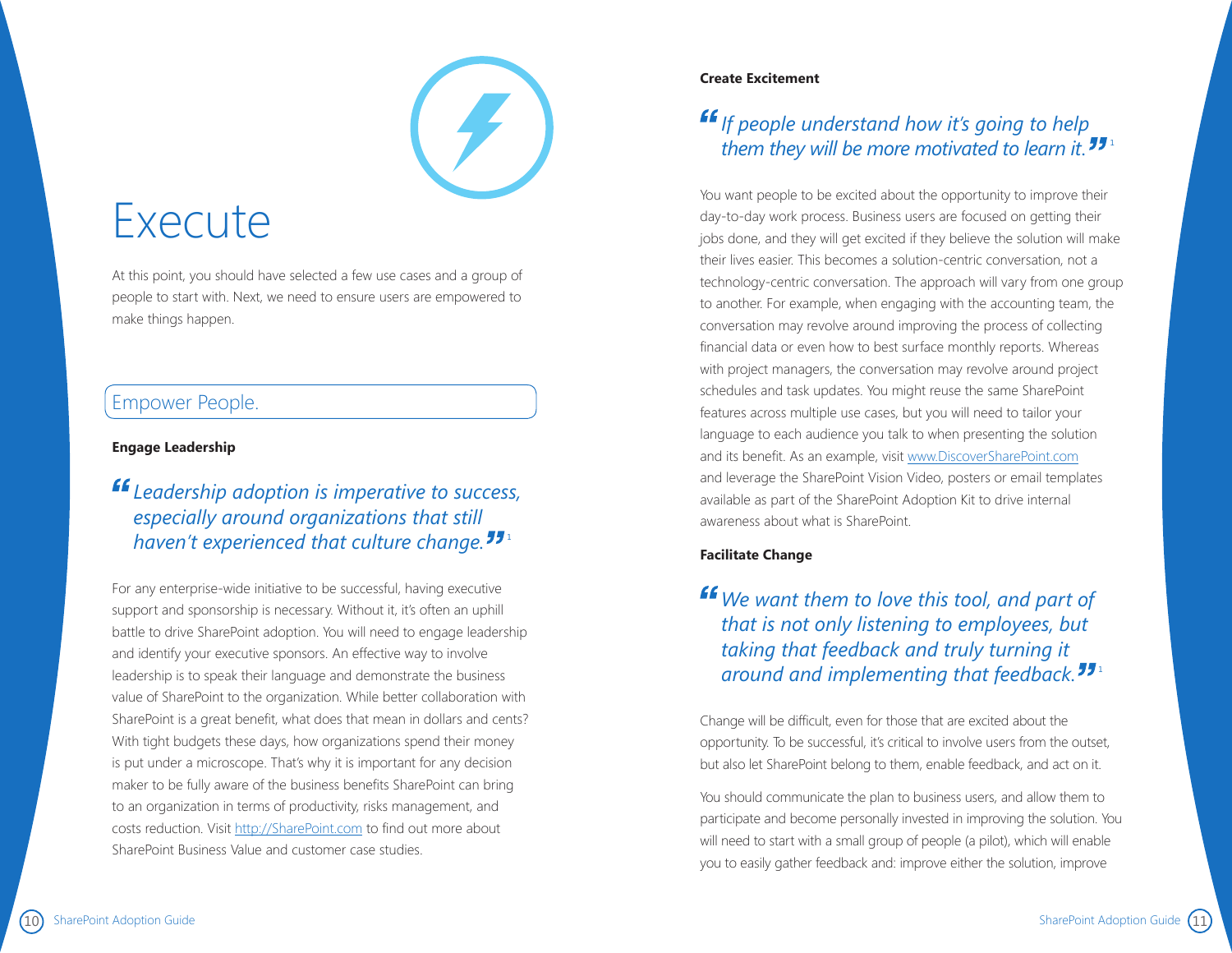the way you communicate, or both. Avoid a closed pilot and allow users to organically spread and fully realize the benefits that SharePoint can provide among all of those they interact with on a daily basis. The adoption research showed that this type of "organic" learning to be among the most effective methods and will provide a positive (and highly relevant) first impression to new users. Therefore, you will also need to think about how to make SharePoint more open and to provide a safety net: your governance plan. Governance will establish both guidance and user responsibilities for when people start using SharePoint.

Think of your governance plan as something that reduces risk. It's analogous to having traffic lights and anti-lock brakes when driving cars; neither will restrict where you can go, but both will make it safer to do so. Couple that with driver's education (training) and a reason to travel (key use cases) and you've got great automotive adoption. Using this analogy, think about how you can apply policy, guidance, and training to your SharePoint rollout to improve overall adoption.

For example, if people create sites to centralize information and improve group collaboration, they may be also responsible for site and user management. This means that they should take appropriate training to perform these site management tasks; otherwise, you may be requiring a level of responsibility without having provided adequate training and guidance.

#### **Groom Champions**

*We showed a few people how to use it, a couple of heads, and they started training their people and they started getting good at it, they started knowing the ins and outs, and it's gotten better.*  1

Early adopters can effectively help scale and drive adoption. These individuals—let's call them Champions—are business users that are not only passionate about what they do, but are equally as excited to evangelize the benefits of SharePoint to their peers. Surely, your

organization has a set of people passionate and ready to help others as well. You will need to identify those select few individuals that will help create excitement and drive adoption. They will play a key role in the long-term adoption plan.

Many people learn from their peers because they can easily relate to each other, trust each other, and they know they are facing the same constraints or challenges. Therefore, you need to think about how to bring people together as part of your adoption plan, so that they can learn, share best practices, and ultimately grow the user base.

When asked to Champions what their motivations to help people are, 55% say they are helping others because it's making their job easier when others around them know how to use SharePoint, 29% would like a formal program within their organization for those with expertise to teach those who need help, and 24% would like some recognition by their organization for their expertise and efforts.<sup>1</sup>

You can work with Human Resources teams to provide some structure (mentoring/coaching/lunches/user groups) and recognition (Gamification techniques, awards, and points) to those people that give their time to help others. From informal to more formal gatherings, you can organize lunches, roundtables, and set up social networks and a shared knowledge base to share tips & tricks.

#### **Increase confidence**

Another factor that will improve adoption is to empower people by increasing their comfort level with SharePoint. While 86% of respondents are satisfied by SharePoint, only 23% are confident in their SharePoint abilities.<sup>1</sup> The key to increasing SharePoint assuredness is to combine a formal training program with less formal mentorship program.

While it seems obvious that engagement must be coupled with education to ensure a greater likelihood of user adoption, only 1 out of 5 of the respondents from the adoption research were formally trained on SharePoint, and nearly 50% think others should learn from formal training internally.<sup>1</sup>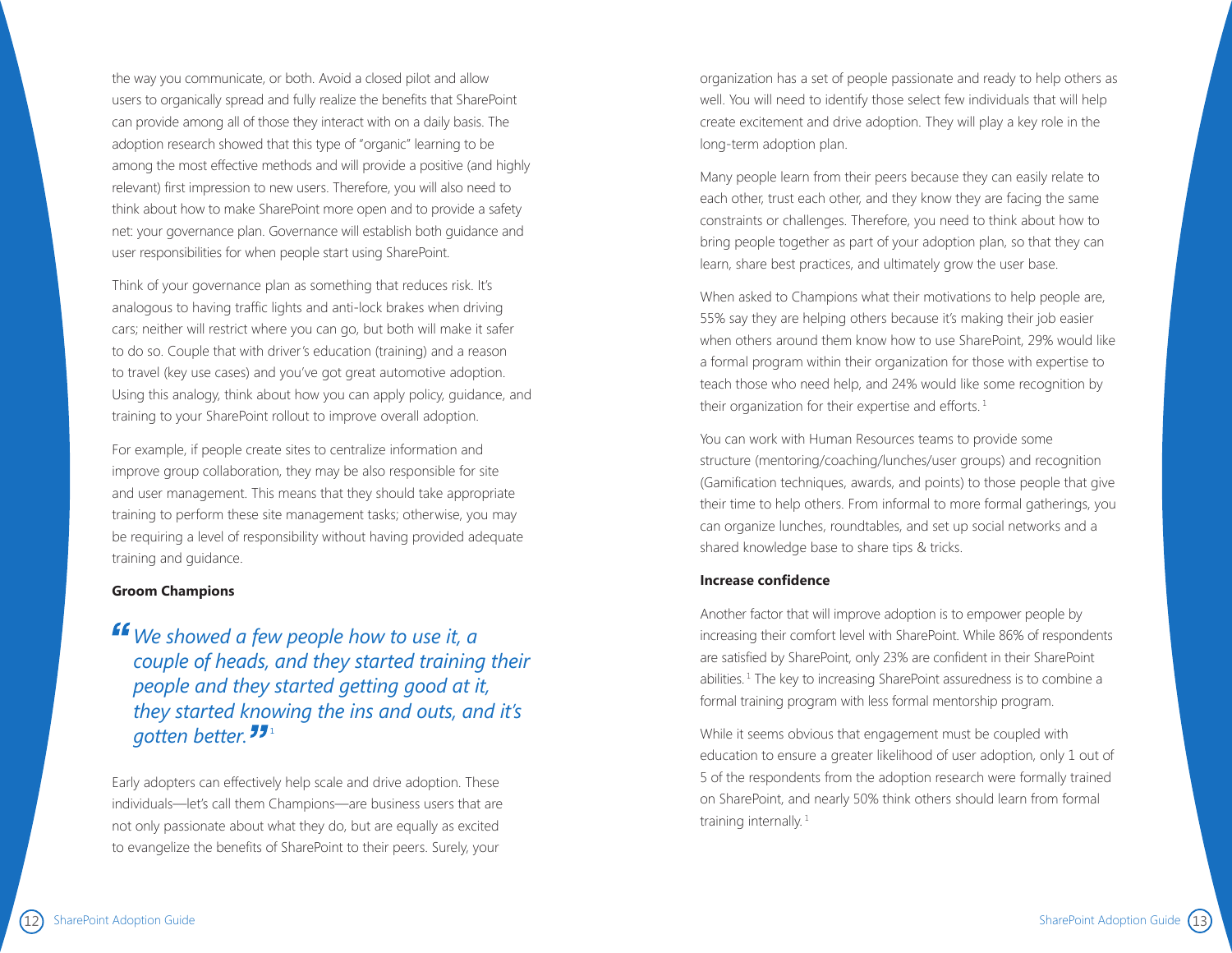While SharePoint Champions will most likely want to go through a formal training, the majority of people will want to learn from their peers as 'Learning from Coworkers' is among the most common (35%) and most effective learning methods (40% are Rating it as 'Very Helpful') from the respondents.<sup>1</sup>

#### **Target your Audience**

*When we target the business, when we educate them, we did not just say SharePoint can do everything. […] we targeted the education to what is – what makes sense for that area, for the business area. So that seems to have a lot of traction.*  1

Business users will already be educated on the business process and activities associated with the use case that matters to them. As such, SharePoint-specific education can be delivered in bite-size portions, rather than a whole meal at once. The goal is to enable people to use what they need, not educate them on all the capabilities of SharePoint—at least not yet.

In addition, you will find that some use cases will have a great impact on everyone within your organization (like store, sync, share content), while others will impact different groups like HR, Finance or Production & Operations. This could determine your training approach.

When asked what would be the best training format for them, 47% of respondents of the adoption research answered an on-site targeted training, vs. general training (33%)<sup>1</sup>. Therefore, it's better to have training resources that are both generic (for simple and general use cases), as well as role-specific (for more particular use cases implemented at a department level). Training should also be designed so that people can easily relate the solution to language, tools or processes they already know. This will lower the barrier to utilization.

For example, there may be a training course for employees in accounting where the scenarios and examples are focused on their business activities. More importantly, the course should clearly identify why using SharePoint is valuable. This can be done by highlighting a common activity that can be improved when using SharePoint, such as improving regulatory compliance.

Apart from showcasing the business benefits and capabilities of SharePoint, the training should educate individuals on what's expected of them. Ideally, these roles and responsibilities are defined in your governance strategy.

#### **Bring People Together**

Ideally, face-to-face education is best. This can be accomplished in the office using a cube buddy, in the lunchroom using brown-bag events, or you can utilize SharePoint Champions to help drive the education process. A small group is ideal, because it allows for more personalized educations session. The education can be delivered in small portions, for example, 15 minutes at 9:00 every day for a week or in an informal manner. You should not feel that "classroom" training is required, as more targeted, on-the-job education often proves much more effective. Due to geographically dispersed workflow, virtual workforces, and/or budget constraints, you may also need to establish other delivery options such as:

- **O** Live instructor remote training (using Lync for example)
- O On-demand instructor recorded training
- **O** Self-quided training
- **O** Peer-to-peer sharing
- **O** Technical support

While the initial training is important for users to learn about the value of SharePoint, don't expect your users to remember everything. Provide various resources they can leverage when they need to refresh their memory. Here is a list of resources that you can put in place:

- **O** FAQ or How-to portal complete with guides and videos
- **O** Job aids
- **O** Checklists
- **O** Books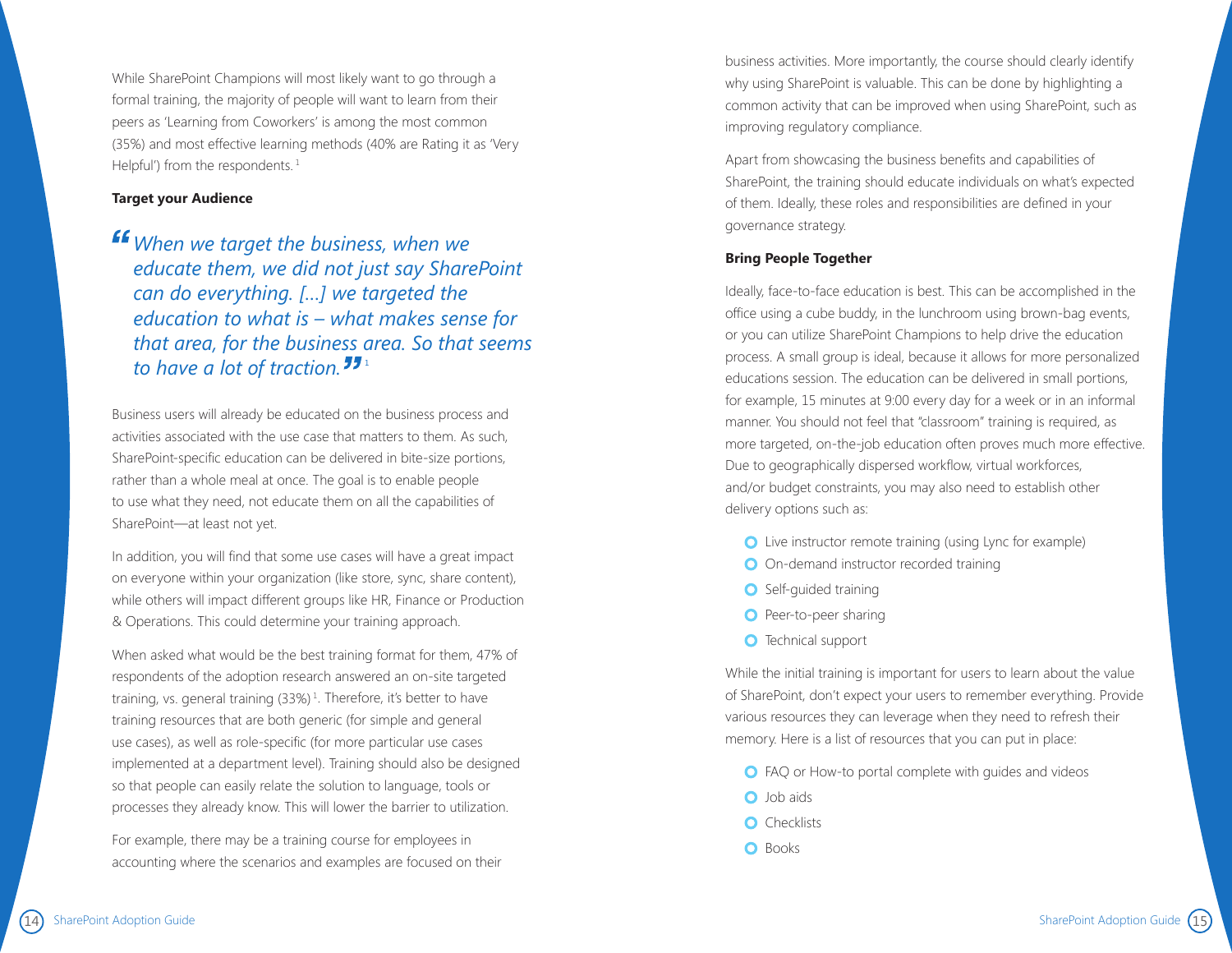### Enable Technology

Once you've empowered your people by delivering quality education options, you might start getting requests for additional features on top of SharePoint. In many cases, you will want to build a custom solution to fulfill these requests. When it comes to development and customization, always keep in mind that minimal changes to your environment, rather than large, sweeping ones, may provide a better experience and have inherent advantages, such as:

- Availability of external resources to assist in training
- Easier migration to the next released version, without the hassle of re-applying customizations
- **O** Easier IT management, better performance, and security without full trust code solutions

When applicable, you should leverage apps for SharePoint, based on the new SharePoint's Cloud App model for your custom solutions, as they present great benefits in terms of deployment and management compare to full trust code solutions. We recommend you explore the new development paradigm a[t http://reimaginespdev.com](http://reimaginespdev.com).

As we mentioned earlier, a key use case might be to connect SharePoint to a line-of-business system. If you need help to find an experienced partner to connect SharePoint with LoB systems, and to learn more about these scenarios, just visit http:/[/SharePoint.com/bcsp](http://SharePoint.com/bcsp) to learn more about the Business Critical-SharePoint Program.

# Measure Success and Expand

Once you've completed your primary steps, it's now time to use the success from the initial use cases to broaden adoption and further engage the organization. This expansion and increased engagement takes the form of several different actions that are key to growing adoption and success of the overall adoption plan long-term. This is where a lot of the work begins—work built upon the foundation you've established by demonstrating SharePoint's value to the organization.

#### **Broaden Engagement**

Earlier, we mentioned using pilots as a way to start with a small group of people to easily gather feedback and improve. Assuming the pilot was successful, you must broaden engagement of the existing use cases. If it wasn't successful, you should regroup and assess what went wrong, and how to course correct. This is a key benefit of starting small—you can minimize risk and damage if you don't get it right the first time. A point to note is that before you broaden the user base, you should take the feedback from the initial pilot users and improve the solution and approach.

Next, you should recruit more individuals, specifically targeting others who are likely to be engaged and excited about being involved. In parallel, be sure to update your governance plan to align with the growth of the platform. You should take advantage of the excitement you have generated to emphasize the value to the organization and to reinforce the responsibilities of key individuals. This success can also be used as justification for any necessary funding that is required for the forward-looking adoption plan.

100pm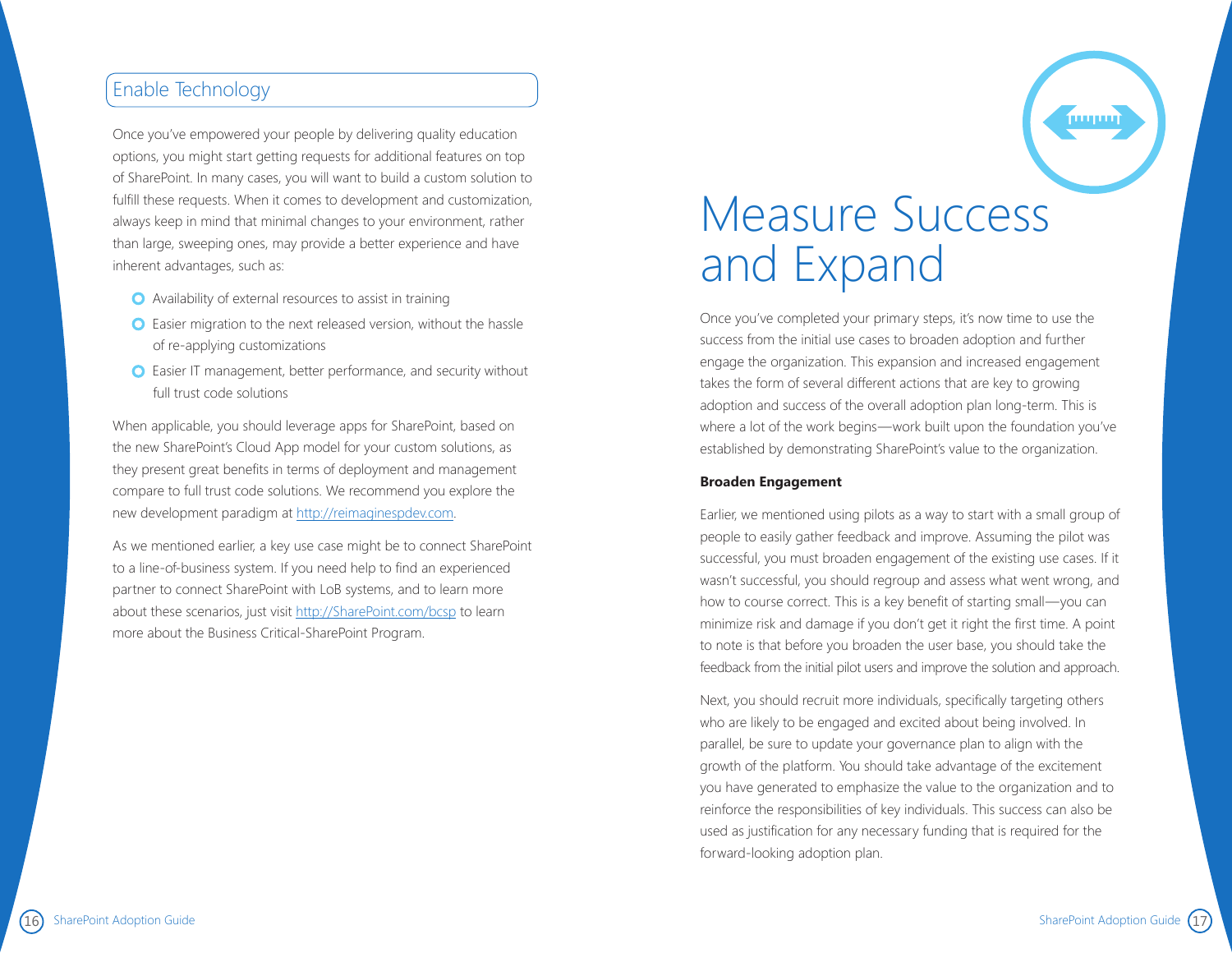As we mentioned previously, you can take advantage of various approaches to encouraging broader adoption, such as Gamification, which is the concept of applying game-design thinking to non-game applications to make them more fun and engaging. For example, you could reward users for using SharePoint for the first time, and then track each new task they are able to complete. Completing a series of tasks could earn them different 'merit-badges' that demonstrate their proficiencies in particular areas. This technique can greatly motivate people to learn more about SharePoint and grow user communities, keeping it fun and rewarding. Whatever you do, make sure it's relevant to what people need and want.

To be successful, make sure that the structure & incentives that you put together will influence community members to be active and continue to learn. By reinforcing positive behaviors with rewards, it encourages consistent usage and participation by the user population. With this approach, users will continue to learn new things that they can apply to various facets of their daily business activities, making them more efficient and productive. Consider rewarding user behaviors such as:

- **O** Sending links of files in document libraries instead of email attachments
- **O** Creating specific business solutions
- **O** Starting or participating in a discussion thread
- **O** Publishing and sharing content

#### **Showcase Success**

If your goal is successful and sustained enterprise adoption, driving internal awareness and excitement is paramount to success. Think of this step as 'internal marketing,' which enables you to toot your own horn! This is no time to be shy, as other groups within the business will want to know about your success.

The best way to build momentum and drive internal awareness is to showcase your business successes. The extent to which you drive awareness will depend on how much success you have had, and how quickly you are expanding to the whole enterprise. Once you have demonstrated success,

for example from your pilot solution, then you should showcase this success to the organization. The success of your SharePoint adoption must be made visible in order to make SharePoint go viral.

With respect to communication, there isn't one answer that applies to every organization, so you will need to assess your own situation and decide what is best. You should also consider consulting with other successful organizations and delivery partners for their guidance and expertise. The corporate communications team within an organization typically plays an instrumental role in driving awareness and ensuring organizational buy-in that drives sustainable adoption. To drive awareness, corporate communications, along with IT, can employ awareness campaigns, engagement activities, and incentive programs that may include:

- **O** Newsletter announcements
- **Q** Lunch and Learns
- **O** Group competitions
- **O** SharePoint office hours with IT
- **O** Executive communications
- An internal "center of excellence" who meets regularly
- **O** Mentoring sessions
- **O** Internal SharePoint user group(s)
- **O** Reward programs

#### **Identify New Use Cases**

Another factor in your successful expansion of adoption is to establish new use cases and add their solutions to the overall adoption plan. You must continue to expand the user base, provide more solutions, and demonstrate additional value. As you define new use cases, you can treat each solution as a new pilot, following the previous guidance. You should ensure that your overall SharePoint deployment has the necessary capacity to handle any new solution or can make necessary scale changes. As always, your governance plan should be updated to include the new solutions and any operational, application, or information management policies that may need to change.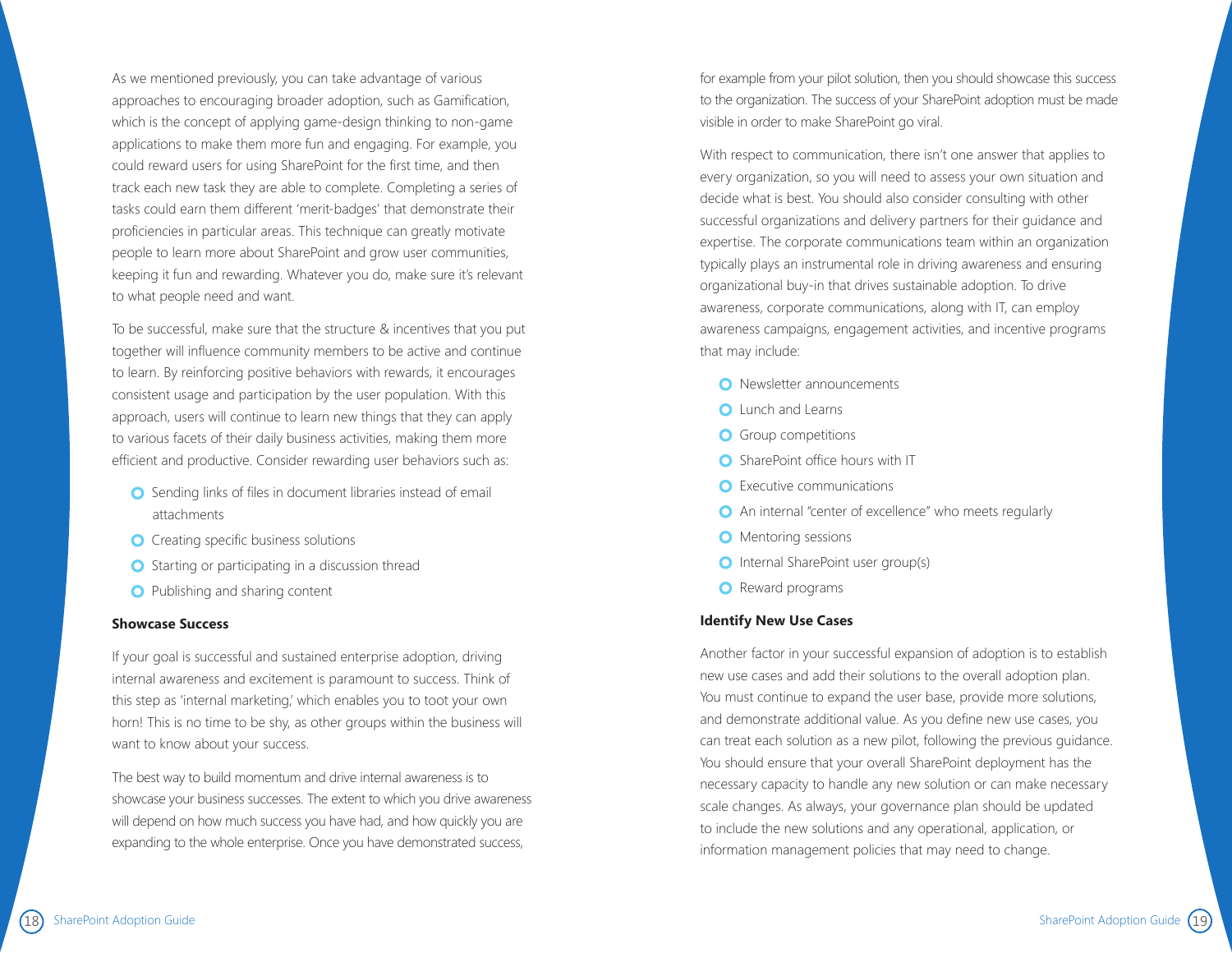#### **Measure and Govern**

As we have already mentioned, success stories need to be promoted to continue to grow the excitement that is critical for long-lasting adoption. But there is an additional step as well. You need to continue to demonstrate the business value delivered by SharePoint solutions. The business will change and we should expect that our solutions may need to change as well. This is all a part of establishing metrics by which to measure success. User feedback, for example, is an excellent way to measure performance. Users can share how the SharePoint solution has improved their daily work activities. For example, you could describe the "before" & "after" scenarios to clearly show the value of SharePoint in the areas of:

- **O** Team collaboration
- **O** Information centralization
- **O** Streamlining business processes
- **O** Cost savings
- **O** Time savings

Doing this enables you to demonstrably show the return on investment (ROI) of your SharePoint solution. To help further drive this goal, we have rolled out the aforementioned "Business Critical SharePoint" (BSCP) to help connect Line of Business (LOB) systems with SharePoint and measure success. Companies which implement the BCSP approach are able to define, measure, and share the ROI realized when SharePoint and LOB solutions are connected. This has resulted in "Transformational ROI" as explained o[n http://SharePoint.com/bcsp:](http://SharePoint.com/bcsp)

### *With the automation via SharePoint, cycle time has been reduced from 6.5 days to 48*   $h_{OUI}$   $\overline{J}_{1}$

#### -Kyle Butt, MIS Team Leader, [Yokohama Tire Canada](http://www.microsoft.com/casestudies/Microsoft-SharePoint-Server-2010/Yokohama-Tire-Canada-Inc/Distribution-Company-Achieves-Nearly-70-Percent-Reduction-in-Process-Cycle-Time/710000001853)

When decision makers and team members are engaged with the implementation of SharePoint and see a demonstrable ROI that addresses practical needs of the organization, sustainable user adoption will increase.



# Conclusion

Adoption of new technologies at work, like SharePoint, won't happen all at once. Adoption also won't happen without an effective plan. People won't rush to embrace a new solution unless it very clearly addresses their overall business goals. In addition, people need to understand how SharePoint will benefit them personally, how it will make their job easier, and how it will address the pain points they experience at work. By taking a planned, phased approach to your SharePoint adoption, you can ensure success.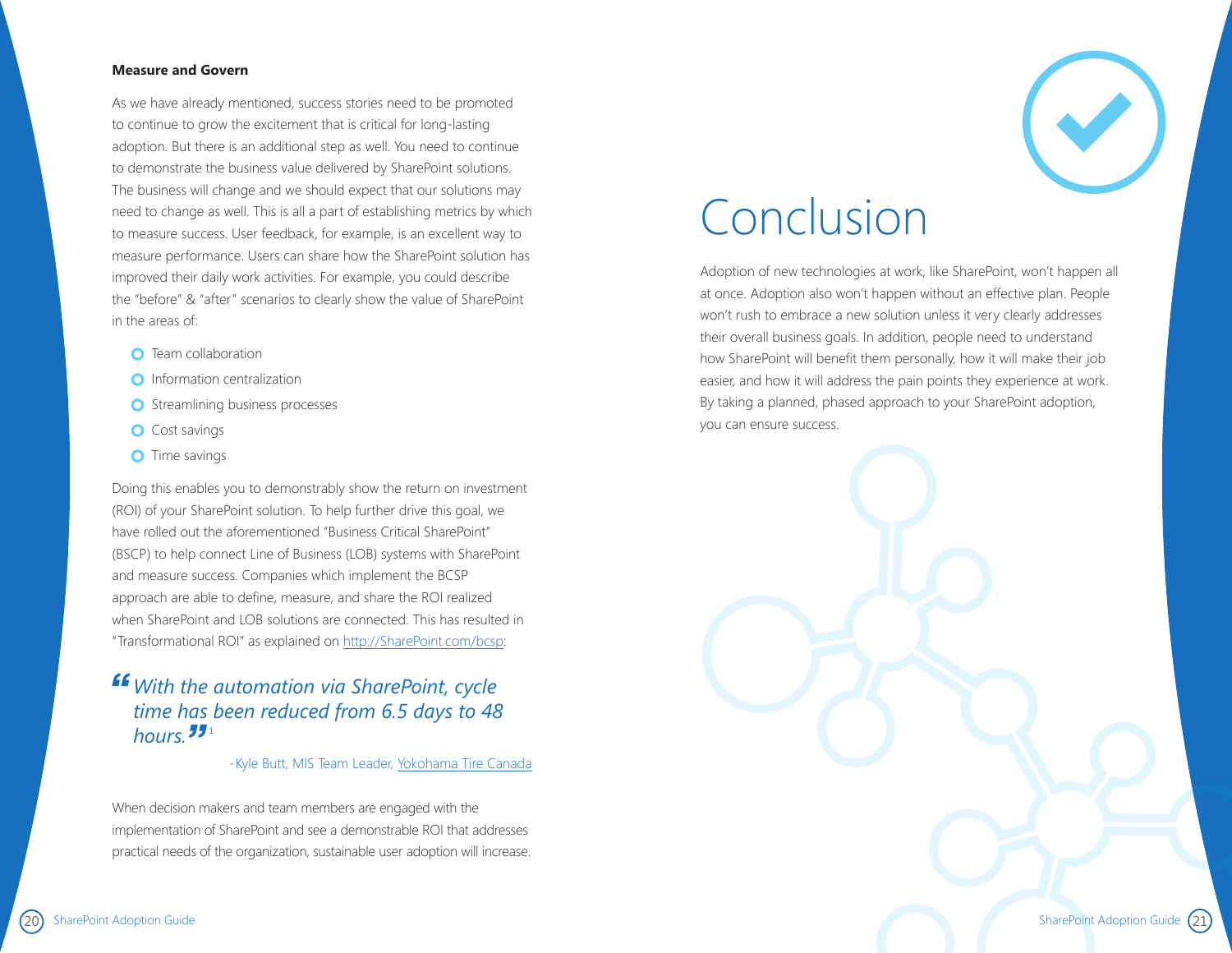# Additional Resources

| <sup>1</sup> SharePoint User Adoption Research, Microsoft Corporation, April 2013<br><b>Additional Resources</b><br>For additional information and helpful resources, check out the following:<br><b>Description</b><br><b>Link</b><br><b>Name</b> |                                                                                                                                                                                        |                                                                                                                                                                                                    | ◯ Define Your Vision<br>• Establish the business priorities that SharePoint will address<br>• Determine your timeframe<br>• Establish metrics by which you'll measure success<br>• Conduct a pilot to gather initial feedback<br>O Identify Relevant Business Cases<br>• Determine the most appealing scenarios for business users<br>• Identify "low-hanging fruit"<br>• Review the list of use cases provided with this white paper to<br>determine which ones apply to your business |  |
|----------------------------------------------------------------------------------------------------------------------------------------------------------------------------------------------------------------------------------------------------|----------------------------------------------------------------------------------------------------------------------------------------------------------------------------------------|----------------------------------------------------------------------------------------------------------------------------------------------------------------------------------------------------|-----------------------------------------------------------------------------------------------------------------------------------------------------------------------------------------------------------------------------------------------------------------------------------------------------------------------------------------------------------------------------------------------------------------------------------------------------------------------------------------|--|
|                                                                                                                                                                                                                                                    |                                                                                                                                                                                        |                                                                                                                                                                                                    |                                                                                                                                                                                                                                                                                                                                                                                                                                                                                         |  |
| <b>SharePoint Use</b><br><b>Case Catalog</b>                                                                                                                                                                                                       | Check out the scenarios in this<br>book to see some of the ways<br>SharePoint can help you work<br>better together.                                                                    | http://aka.ms/spuc                                                                                                                                                                                 | O Release your SharePoint functionality in phases                                                                                                                                                                                                                                                                                                                                                                                                                                       |  |
|                                                                                                                                                                                                                                                    |                                                                                                                                                                                        |                                                                                                                                                                                                    | • Start Small and Stay Focused                                                                                                                                                                                                                                                                                                                                                                                                                                                          |  |
|                                                                                                                                                                                                                                                    |                                                                                                                                                                                        |                                                                                                                                                                                                    | • Select a pilot group of users                                                                                                                                                                                                                                                                                                                                                                                                                                                         |  |
|                                                                                                                                                                                                                                                    |                                                                                                                                                                                        |                                                                                                                                                                                                    | $\bigcirc$ Increase awareness by creating a communication plan                                                                                                                                                                                                                                                                                                                                                                                                                          |  |
| DiscoverSharePoint.com helps<br>people get started with a set of<br><b>Discover</b><br>selected SharePoint scenarios,<br><b>SharePoint.com</b><br>and associated how to videos<br>and quides available online.                                     | WWW.<br>DiscoverSharePoint                                                                                                                                                             | • Leverage Experts and Champions<br>• Engage Leadership by identifying executive sponsors<br>• Conduct town hall meetings to discuss your solution<br>• Create a plan for continuous communication |                                                                                                                                                                                                                                                                                                                                                                                                                                                                                         |  |
|                                                                                                                                                                                                                                                    |                                                                                                                                                                                        | com                                                                                                                                                                                                | $\bigcirc$ Support users by creating a training plan                                                                                                                                                                                                                                                                                                                                                                                                                                    |  |
| <b>SharePoint 2013</b><br><b>Adoption Kit</b>                                                                                                                                                                                                      | The adoption kit contains<br>resources to help you drive<br>adoption as explained in the<br>adoption guide, featuring<br>the use case catalog, how to<br>videos & guides, posters, and | http://aka.ms/spkit                                                                                                                                                                                | • Establish short, just-in-time training options for users<br>• Ensure that your site owners are properly trained before giving them<br>site ownership<br>• Provide training to content contributors to ensure effective content<br>management<br>• Create a site owner community to enable users to help each other                                                                                                                                                                    |  |
|                                                                                                                                                                                                                                                    | email templates.                                                                                                                                                                       |                                                                                                                                                                                                    | $\bigcirc$ Ensure ongoing success by creating a user support plan                                                                                                                                                                                                                                                                                                                                                                                                                       |  |
| <b>Office</b><br><b>Training Kits</b>                                                                                                                                                                                                              | The Office training site features<br>free tutorials for the 2013 Office<br>applications, SharePoint 2013,<br>and Office 365.                                                           | http:// office.<br>microsoft.com/<br>en-us/support/<br>training-<br>FX101782702.aspx                                                                                                               | • Establish a contact person for every page<br>• Establish a SharePoint Center of Excellence within your organization to<br>provide high-end support for users<br>• Survey users on a regular basis to gather feedback and establish metrics<br>• Ensure content gets moved from legacy platforms to SharePoint in a<br>planned manner                                                                                                                                                  |  |
|                                                                                                                                                                                                                                                    |                                                                                                                                                                                        |                                                                                                                                                                                                    | ○ Generate excitement by creating an incentives and rewards plan                                                                                                                                                                                                                                                                                                                                                                                                                        |  |
| <b>Social Journey</b>                                                                                                                                                                                                                              | See how to successfully<br>launch Yammer within your<br>organization and drive adoption.                                                                                               | http:// success.<br>yammer.com                                                                                                                                                                     | • Demonstrate with real data how features are useful<br>• Make it fun (buck the company culture)<br>• Use an online scavenger hunt as a fun way to encourage usage<br>• Provide recognition for content contribution                                                                                                                                                                                                                                                                    |  |

# Adoption Checklist

#### **Define Your Vision**

- Establish the business priorities that SharePoint will address
- Determine your timeframe
- Establish metrics by which you'll measure success
- Conduct a pilot to gather initial feedback

#### **Identify Relevant Business Cases**

- Determine the most appealing scenarios for business users
- Identify "low-hanging fruit"
- Review the list of use cases provided with this white paper to determine which ones apply to your business

#### **Release your SharePoint functionality in phases**

- Start Small and Stay Focused
- Select a pilot group of users

#### **Increase awareness by creating a communication plan**

- Leverage Experts and Champions
- Engage Leadership by identifying executive sponsors
- Conduct town hall meetings to discuss your solution
- Create a plan for continuous communication

#### **Support users by creating a training plan**

- Establish short, just-in-time training options for users
- Ensure that your site owners are properly trained before giving them site ownership
- Provide training to content contributors to ensure effective content management
- Create a site owner community to enable users to help each other

#### **Ensure ongoing success by creating a user support plan**

- Establish a contact person for every page
- Establish a SharePoint Center of Excellence within your organization to provide high-end support for users
- Survey users on a regular basis to gather feedback and establish metrics
- Ensure content gets moved from legacy platforms to SharePoint in a planned manner

#### **Generate excitement by creating an incentives and rewards plan**

- Demonstrate with real data how features are useful
- Make it fun (buck the company culture)
- Use an online scavenger hunt as a fun way to encourage usage
- Provide recognition for content contribution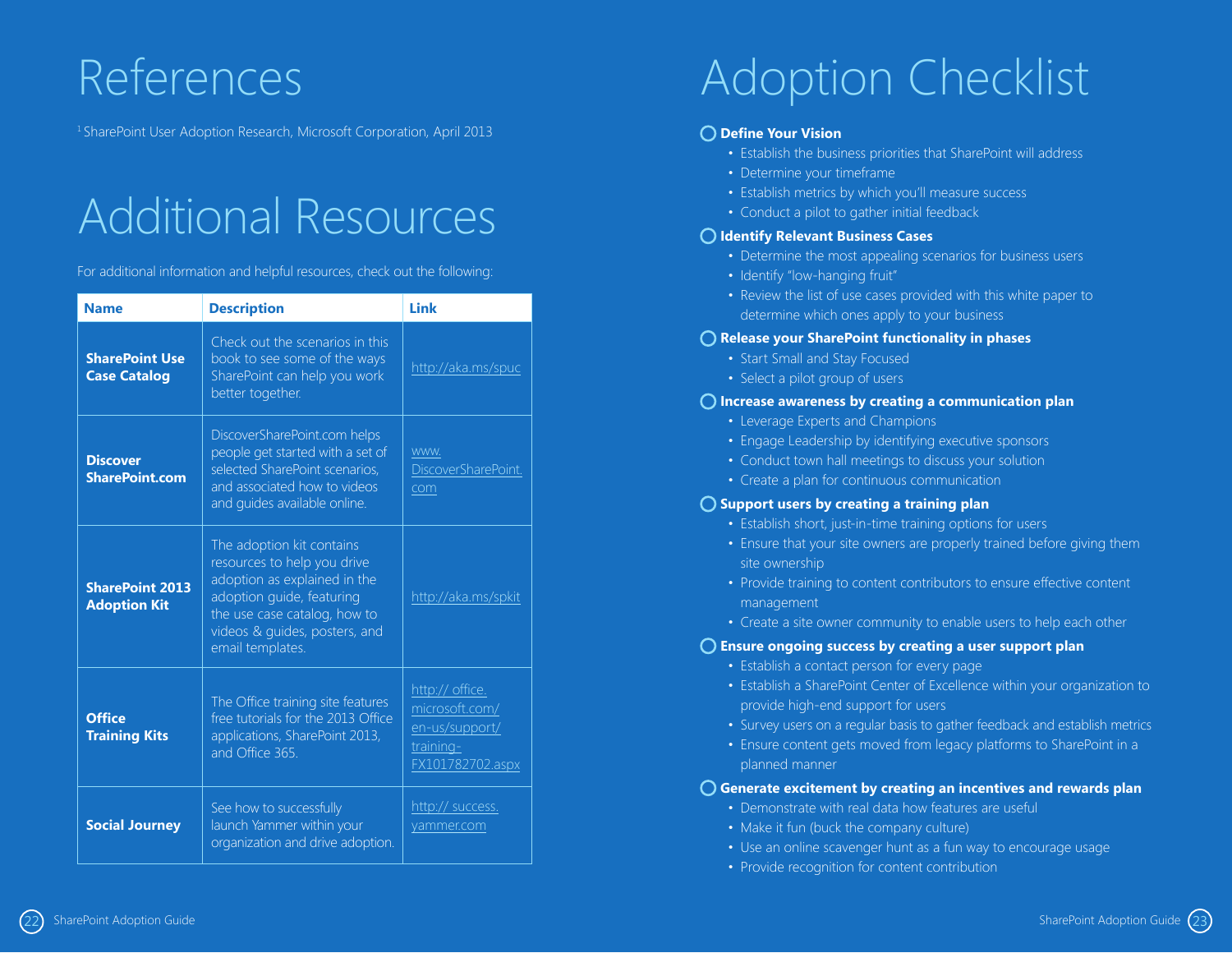# About the Authors

**Steve Caravajal**, Ph.D., is Director of Productivity Solutions for the Microsoft Corporation. He is a strategy advisor for senior executives, and he architects solutions that include SharePoint, Social Computing, Business Intelligence, Search, and Cloud-based applications. Steve is also an Adjunct Professor at a couple of local universities in the Cincinnati area teaching technology management, enterprise architecture, cloud technology and software development. He has authored four books on SharePoint development and administration, including his most recent book, "Professional SharePoint 2013 Administration" that was published in April, 2013.

**Scott Jamison**, MVP, MCSM, MCA, and PMP, is a world-renowned expert on SharePoint-based business solutions and Chief Architect and CEO of Jornata (www.jornata.com), a premier SharePoint and Office 365 consulting firm. Scott is a recognized thought leader and published author with several books, hundreds of magazine articles, and regular speaking engagements at events around the globe. Scott is a Microsoft Certified Solution Master for SharePoint, a Microsoft SharePoint Server MVP, and a Microsoft Certified Architect for SharePoint. Scott is on twitter (@sjam) and hosts his blog at <www.scottjamison.com>. Scott is also featured on several "Top SharePoint Influencers" lists.

**Dux Raymond Sy**, PMP, MVP, is a managing partner of [Innovative-e](https://iec-public.sharepoint.com/site/Pages/Home.html), a Microsoft partner focused on leading, inspiring and being the catalyst of organizational transformation that enables clients to achieve tangible business result with Microsoft technologies. A certified Project Management Professional (PMP) and a SharePoint Most Valuable Professional (MVP), he is the author of various white papers, articles and the book ["SharePoint](http://shop.oreilly.com/product/9780596520151.do)  [for Project Management](http://shop.oreilly.com/product/9780596520151.do)" published by O'Reilly Media. He is focused on empowering organizations on how to leverage the business benefits of SharePoint and drive sustainable enterprise social adoption. A sought after speaker, Dux is among the [Top 25 SharePoint Influencers](http://www.forbes.com/sites/markfidelman/2012/11/08/these-are-the-top-25-microsoft-sharepoint-influencers-for-2012/) and has presented in various events worldwide. Feel free to connect with Dux on [Twitter](https://twitter.com/meetdux).

# Notes